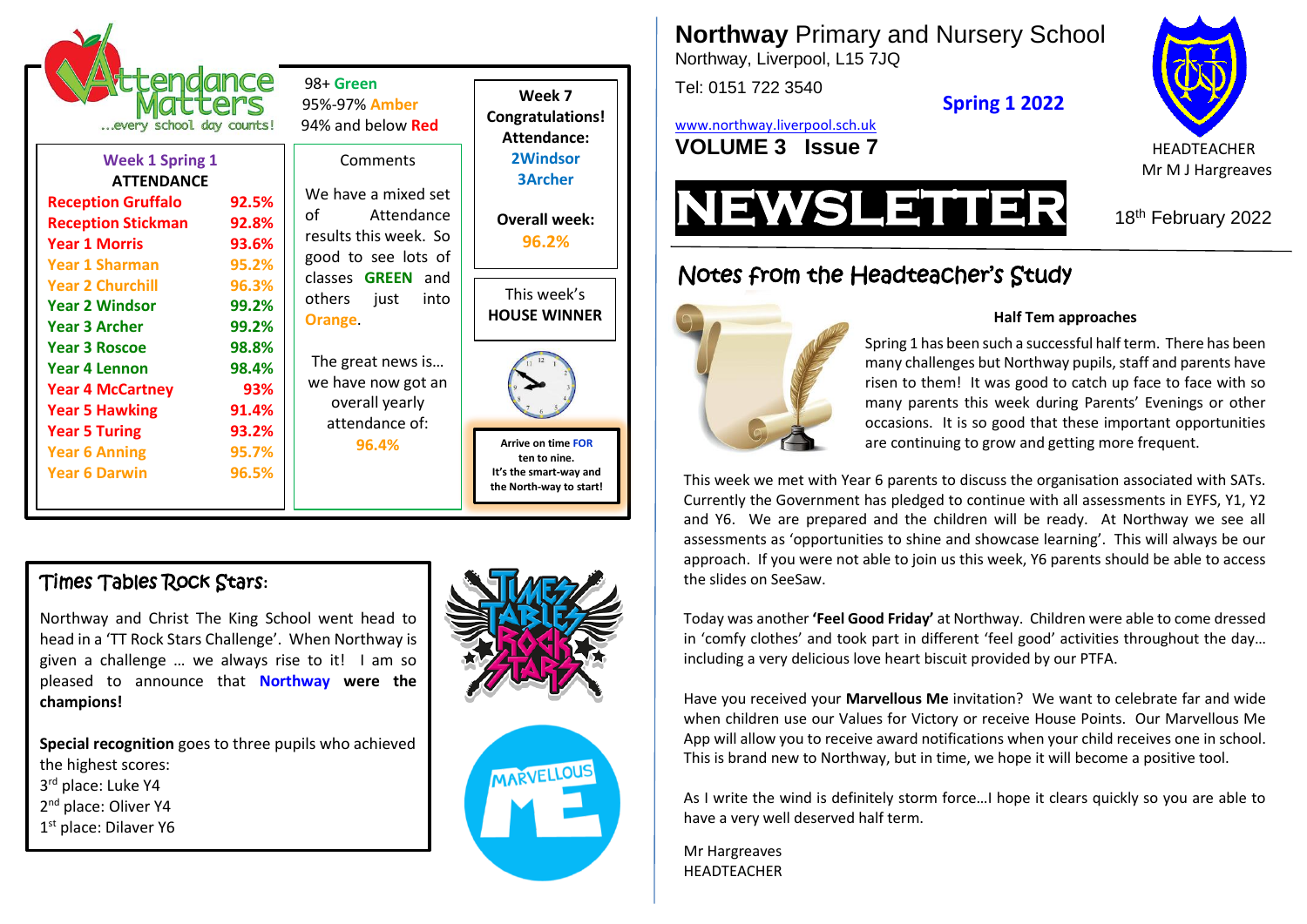# World Book Day:

**World Book Day** is fast approaching … **Thursday 3rd March 2022** is a national celebration of reading that Northway loves to take part in. We have discussed whether pupils should be invited to dress up in costumes because we are fully aware of the financial implication this can have. For the last two years we have not taken part in the costume element so decided to 'poll' our parents for their opinion. There were 175 families that responded in the poll to say they would like this to go ahead. All pupils are therefore invited to dress up in a costume of any story character. There is no obligation to dress up and you can wear just one item, such as a hat / boots or a particular 'thing' the chosen character wears, if you prefer. Recycled or reused costumes are fantastic.

We will also be enjoying The Masked Reader again this year, but this time with both teachers and pupils taking part. Pupils will be given the opportunity to make a mask in school prior to World Book Day and these can also be worn in school on the day. The children will be recording themselves reading at home with their mask and recording on Seesaw, with the videos being shown in class.

Additionally, we will be participating in the Track My Read event this year, and we are hoping to achieve a target of a thousand minutes as a school, and a million minutes across the city. Children can record reading minutes on the link below:

[https://trackmyread.org/r/JwMulMaijl0FP5yCr81U\\_9rXSQPpNq29DZmq0BiOS/nort](https://trackmyread.org/r/JwMulMaijl0FP5yCr81U_9rXSQPpNq29DZmq0BiOS/northway-primary-trackmyread) [hway-primary-trackmyread](https://trackmyread.org/r/JwMulMaijl0FP5yCr81U_9rXSQPpNq29DZmq0BiOS/northway-primary-trackmyread)

We look forward to enjoying the day together!

Mr White



Cake Sale: Sam came up with the idea of raising money from a cake sale. As well as organising it himself, he baked the cakes and sold them. He made a profit of £9 which he wanted to donate to school. We are so proud of you! Great **perseverance** (he's been asking for weeks) and **compassion** (thinking of others) as well as **friendship** (getting your friends and family involved to make and buy them). So delicious too!

## Key dates: Spring Term

Happy New Year!

| Thursday 17 <sup>th</sup> February 2022 | Coffee and Chat Café (9am-9.40am)     |
|-----------------------------------------|---------------------------------------|
| Thursday 3 <sup>rd</sup> March 2022     | <b>Class 1 Sharman Class Assembly</b> |
| Thursday 17 <sup>th</sup> March 2022    | <b>Class 2Windsor Class Assembly</b>  |
| Thursday 31st March 2022                | Coffee and Chat Café (9am-9.40am)     |
| w/b 28 <sup>th</sup> March              | <b>Assessment Week</b>                |
| w/b 4 <sup>th</sup> April               | <b>Experience Easter</b>              |
| Thursday 7 <sup>th</sup> April 2022     | <b>Class 1 Morris Class Assembly</b>  |
|                                         |                                       |